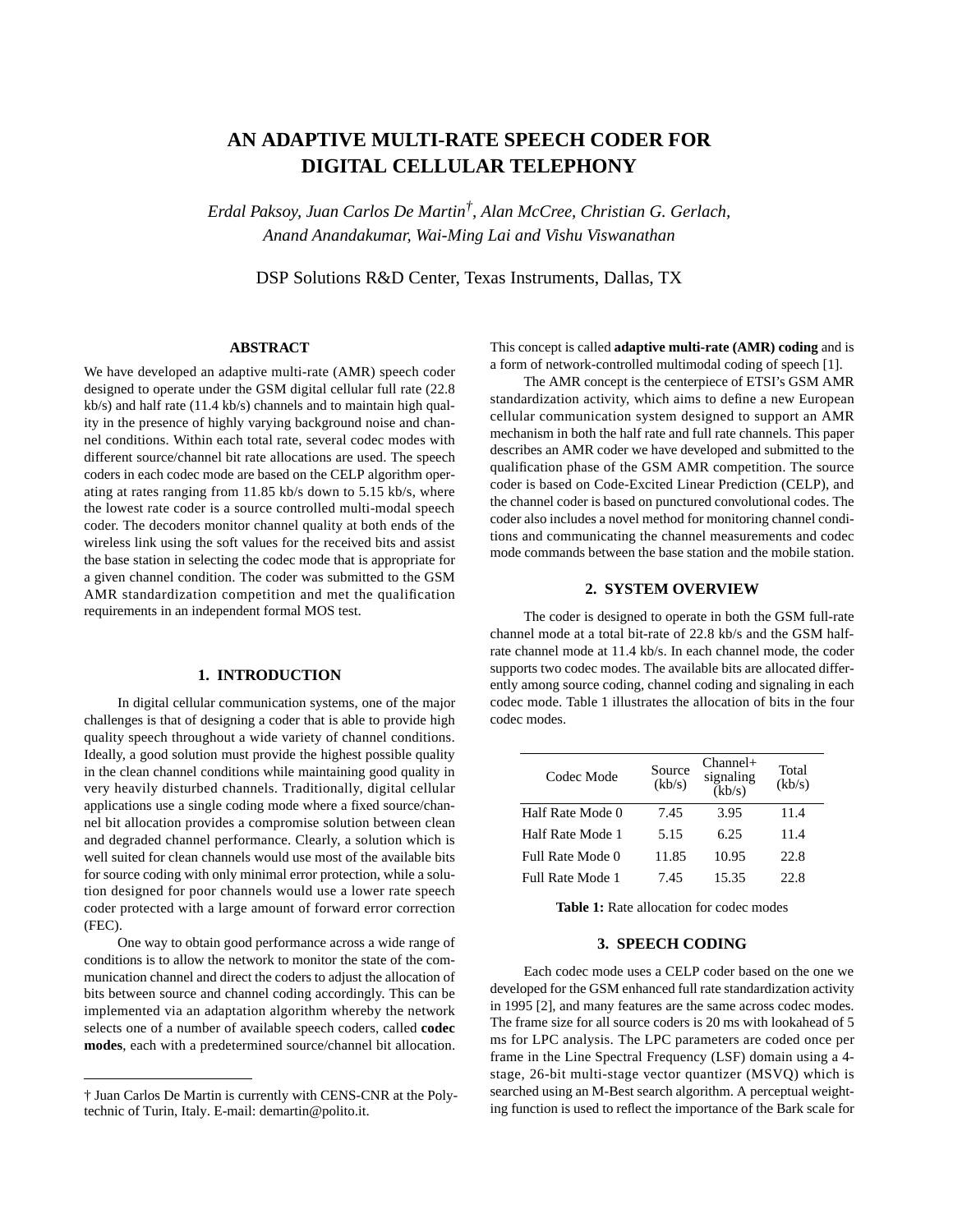LSF quantization [3]. The remaining parameters are updated once per subframe. All source coders have four 5 ms subframes, with the exception of Half Rate Mode 1 where there are two subframes of 10 ms each. In all codec modes, the pitch lag is coded using a delta-search, adaptive codebook search algorithm where the first pitch lag in each frame is coded using 8 bits and the remaining lags are coded differentially with respect to the previous lag with 5 bits each. The fixed excitation is obtained from a sparse ternary codebook searched using an M-best algorithm, and the pulse locations and signs are encoded and transmitted. The fixed and adaptive excitation gains are jointly vector quantized with a 7-bit codebook, where the fixed excitation gain component is coded differentially with respect to a predicted gain estimated from previous gain values.

Full Rate Mode 1 and Half Rate Mode 0 use an identical CELP coder at a bit rate of 7.45 kb/s. Full Rate Mode 0 is a similar coder, with a higher rate used for fixed excitation coding resulting in a rate of 11.85 kb/s.

Half Rate Mode 1 operates at a bit rate of 5.15 kb/s. It uses a source-controlled multimodal CELP coder where each input speech frame is classified into one of two source coding modes based on a voiced/unvoiced decision. The voiced mode is coded in the same way as in the other codec modes. In the unvoiced mode, no adaptive codebook is used since unvoiced signals do not contain a periodic component. The fixed excitation is encoded with a stochastic codebook, using gain-matched analysis-by-synthesis [4]. The fixed excitation gain is coded using the same codebook as the one used in the voiced mode. The mode information is not transmitted explicitly, but is signaled using a reserved value of the pitch lag of the first subframe in each frame. Since unvoiced frames in Half Rate Mode 1 require fewer source coding bits than voiced frames, the excess bits are reserved for future use. Table 2 illustrates the source bit allocation in all four codec modes.

| Parameter               | Half<br>Rate 0 | Half Rate 1 |                 | Full   | Full   |
|-------------------------|----------------|-------------|-----------------|--------|--------|
|                         |                |             | voiced unvoiced | Rate 0 | Rate 1 |
| LPC.                    | 26             | 26          | 26              | 26     | 26     |
| Pitch Lags              | 23             | 13          | 8               | 23     | 23     |
| <b>Fixed Excitation</b> | 72             | 50          | 24              | 160    | 72     |
| Gains                   | 28             | 14          | 14              | 28     | 28     |
| Total bits/frame        | 149            | 103         | 72              | 237    | 149    |
| Rate (bits/s)           | 7450           | 5150        | 3600            | 11850  | 7450   |

**Table 2:** Bit Allocations

## **4. CHANNEL CODING AND ERROR CONCEALMENT**

The channel coding for each codec mode uses rate-compatible punctured convolutional codes, as well as a CRC protecting the most important bits in each frame. In each codec mode, the source bits are divided into two or three classes, numbered 0, 1, and 2 in order of decreasing perceptual importance. Bits in class 0 include the first two stages of the LSF MSVQ, the most significant bits of the pitch lags and the codebook gains, as well as the inband signaling of the codec mode command and channel measurement described in Section 5. The class 0 bits are encoded with the highest bit rate (punctured) convolutional code and are also protected by the 7-bit CRC, which acts as a parity check. When the CRC signals a bad frame, all of the previous frame's parameters are repeated and muted, with the exception of the fixed excitation indices which are still decoded from the bit stream. The class 1 and 2 bits are coded with (punctured) convolutional codes with lower bit rates.

### **5. SIGNALING AND LINK ADAPTATION**

An overview of the AMR coding system, including both mobile station and base station, is shown in Figure 1. In general, adaptation depends on the current state of the communication channel. Since channel estimation is done at the decoder, the receiver needs to signal to the encoder through the reverse link some information needed for mode selection. The rate control mechanism varies depending on the direction of transmission, due to a constraint that the codec mode control mechanism must be located in the base station.

#### **5.1. Channel Analysis and Mode Selection**

The adaptation algorithm is based on the channel measurement which is an estimate of the carrier to interference ratio (C/I). This estimate is based on the soft-values for the received bits as provided by the demodulator/equalizer. These values are good indicators of the reliability of the bits. We have found that a moving average of the absolute values of the soft bits is a good estimator of the current C/I of the channel. Codec mode decisions are made by comparing this moving average value to a predetermined threshold, and by using additional hysteresis rules designed to ensure smoother codec mode transitions. Because of their different characteristics, the full rate and half rate channels require the various parameters of the adaptation mechanism to be tuned separately.

#### **5.2. In-Band Signaling**

The signaling of all information needed for codec mode adaptation is done in-band, using some of the bits normally available for source and channel coding. Adaptation requires the transmission of two different kinds of information: a codec mode command sent from base station to mobile via the downlink channel, and channel measurement information sent from mobile to base station via the uplink channel.

For uplink transmission, the base station monitors the channel condition and decides which mode the mobile station should use. The base station communicates this information in the form of a **codec mode command**, transmitted in the downlink. Upon reception, the mobile station encoder switches to the indicated mode.

The objective of our codec mode transmission scheme is to send the mode information accurately and frequently enough to make the adaptation mechanism work effectively, but using as few bits as possible to minimize overhead. We have chosen to send the codec mode command by means of a variable-length code, using one information bit per frame. This variable length code is shown in Table 3. This table applies to full rate and half rate modes sepa-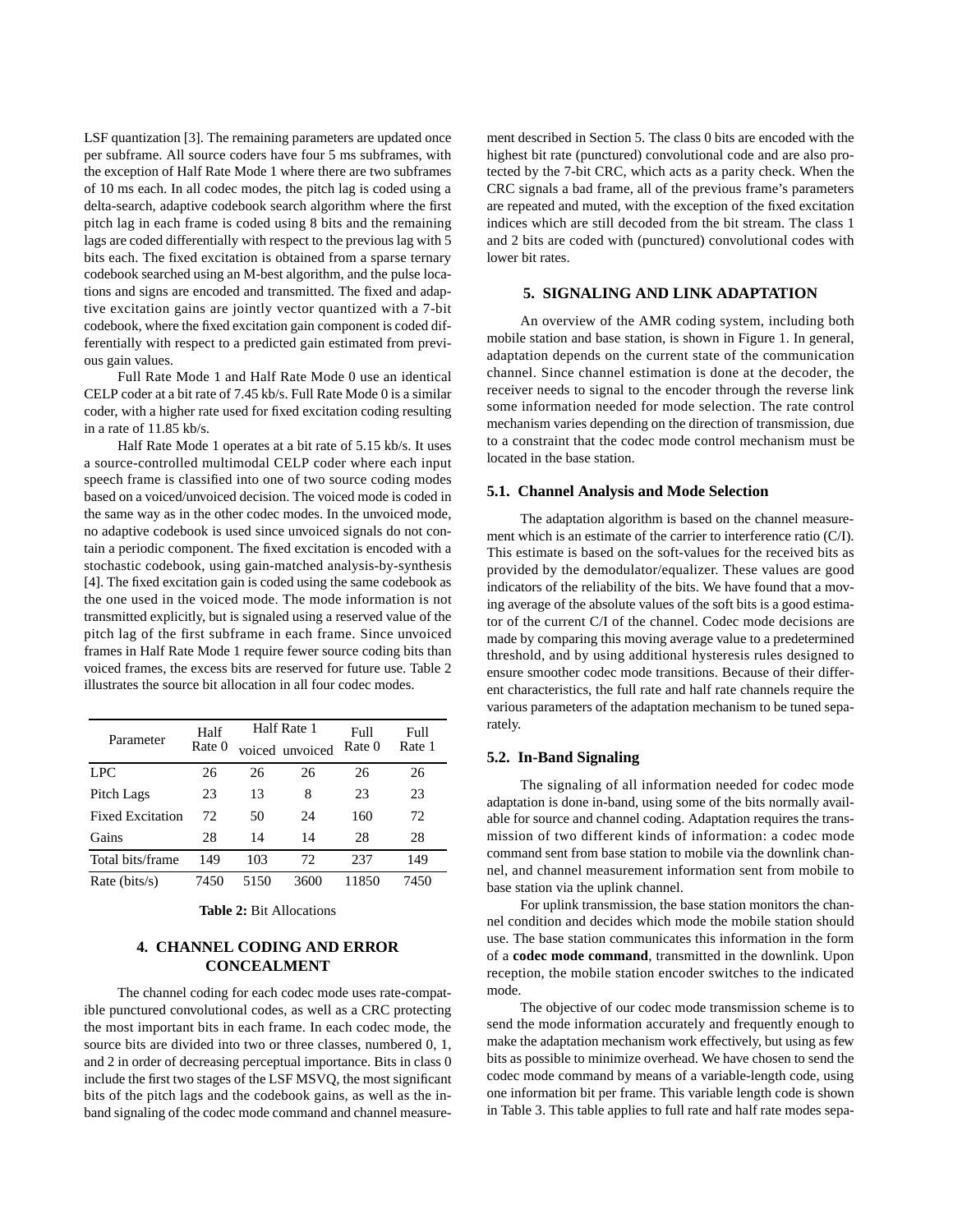

**Figure 1.** Overview of AMR Coding Scheme

rately. Since this signaling bit is important for reliable operation, it is included in the class 0 bits of the channel coding. Notice that in addition to the two AMR modes, the codec mode command can also signal switching to any number of **extended modes**, which include the existing GSM standards, as well as future options such as wideband coding.

| AMR <sub>0</sub> | 0       |
|------------------|---------|
|                  |         |
| AMR 1            | 10      |
| AMR Wideband 0   | 110     |
| AMR Wideband 1   | 1110    |
| GSM FR           | 11110   |
| <b>GSM EFR</b>   | 111110  |
| <b>GSM HR</b>    | 1111110 |
|                  |         |

**Table 3:** Variable Length Codec Mode Command

For downlink transmission, based on the received bits and possibly other information that may be available, the mobile station computes a downlink **channel measurement** which is representative of the state of the channel. The mobile station cannot autonomously decide which mode to use. Hence, this measurement is quantized and transmitted back on the uplink to the base station. This is done in-band using one-bit delta modulation. The base station then decides which codec mode it will use for the downlink transmission of the next frame.

#### **5.3. Mode Information**

One problem in designing an AMR coder is that the channel decoder must know which mode has been used to encode a given frame before it can successfully decode it. We have chosen to solve this problem by explicit transmission of the **codec mode index** as a header to the channel bitstream for each frame. There are only two codec modes in each channel mode, so only one bit is required to transmit this index. Since this bit is not protected by channel coding, a 3-bit repetition code is used to provide robustness to bit errors.

To handle the extended modes shown in Table 3, a "codec mode beacon" is also sent with each frame, both up- and downlink. This beacon uses a variable length code to signal the mode used to code the current frame, including extended modes. The beacon is also sent using one channel bit per frame, and the variable-length code is the same as the one used to code the codec mode command. Since this bit goes into the channel unprotected, the decoder must wait for multiple frames of new beacon mode information before switching to a different extended codec mode.

#### **6. LISTENING TEST RESULTS**

The coder was extensively tested in accordance with the GSM AMR qualification test plan by an independent laboratory. Both full rate and half rate coders were tested in four experiments. All tests were done using the Mean Opinion Score (MOS) rating scale, except for the background noise tests which were scored on the degradation MOS (DMOS) rating scale. In these experiments, a distinction was made between static and dynamic error conditions. In static tests, for each condition in the test, the C/I ratio of the channel was held constant. Here, each codec mode of the AMR candidate was tested and the score for the AMR coder in a given condition was taken to be the score of the best codec mode in that condition. In dynamic tests, realistic yet challenging communication scenarios were simulated, resulting in error conditions where the C/I ratio varies drastically during a 50-second time interval.

A subset of the static test results are summarized in Tables